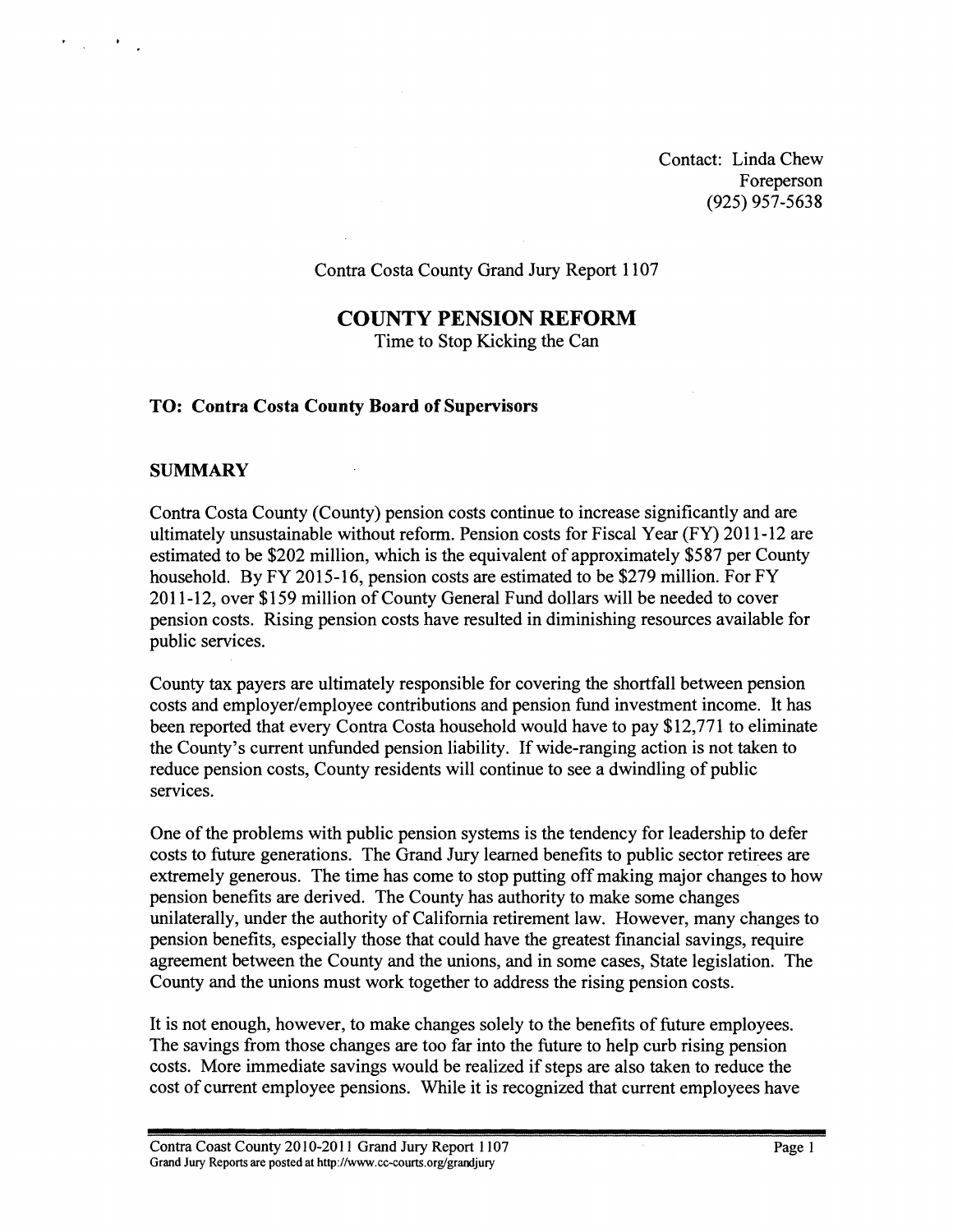vested rights in benefits they have already earned, there may be options to reduce benefits for their **future** employment.

The information in this report is based upon facts and data as of the date of the report.

## **BACKGROUND**

 $\mathcal{L}_{\text{max}}$  and  $\mathcal{L}_{\text{max}}$ 

Contra Costa County is one of 15 agencies that are members of Contra Costa County Employee Retirement Association (CCCERA). The County and its employees make contributions to CCCERA. The retirement plan, its assets and distributions, is administered by CCCERA in accordance with the County Employees Retirement Law of 1937 ('37 Act). The County entered into a settlement agreement after a 1997 California Supreme Court ruling enhanced retirement benefits for employees by governing what gets counted in the pension calculation. The County agreed that terminal pay-the payout of vacation and other pay items-would be included in the determination of the pension amount. A subsequent California Supreme Court ruling determined that terminal pay is not required to be included, but *may* be included.

Public employees who are members of defined benefit pension plans have three contractual rights that are protected from impairment by the 'contracts clauses' of the U.S. and California Constitutions:

- a. The right to the payment of promised benefits.
- b. The obligation of the employer to make contributions to fund the benefits.
- c. The obligation of the employer to provide an actuarially sound retirement fund.

The position of most employee benefit legal experts is "a governmental body cannot modify or reduce a promised pension or retirement benefit without running afoul of the Constitution prohibition against impairment of contracts." Case law has supported that, in most situations, benefit reductions cannot be imposed on current employees who have vested rights, but only on future employees.

However, some prominent legal experts contend that "a public employee's right to a pension benefit is not inviolate, but may be changed or even eliminated under appropriate circumstances." This position will continue to be tested, as governments struggle with the rising costs of pensions,

Much has been written about pension reform and a number of legislative proposals have been hotly debated. Public initiatives have been developed. The issue is complex and opinions vary greatly. In recent months, the public is beginning to weigh in more positively on the need for public employee pension reform.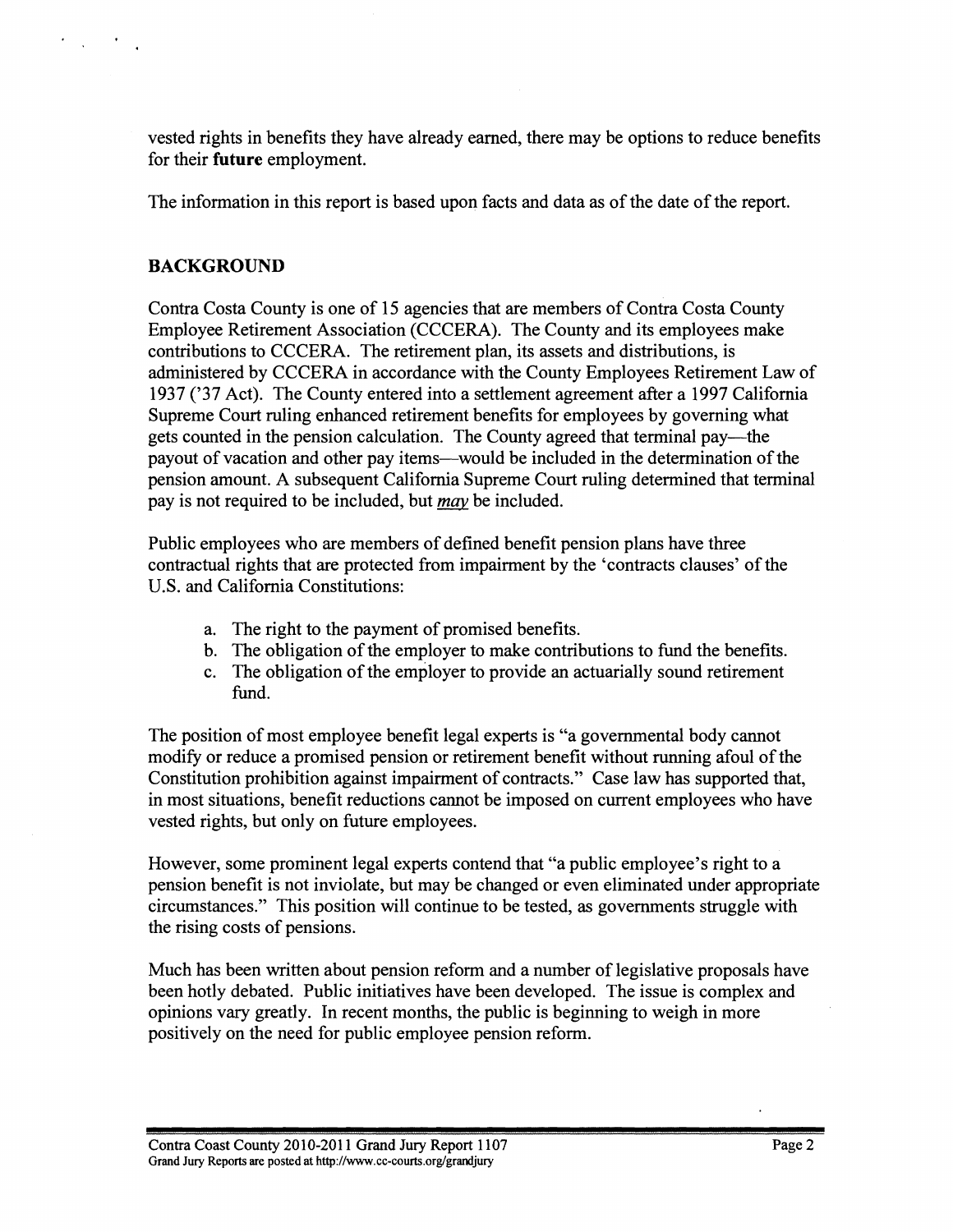### **How County Pensions Are Calculated**

County employees are classified into one of two categories: 1) "Safety" employees consisting of law enforcement personnel and firefighters; and 2) "General" non-safety employees. The pension plan is a defined benefit system, which guarantees a retiree a set income based on a statutory benefit formula. The benefit amount that an employee receives is determined by multiplying the employee's final average compensation (generally the highest 12 consecutive months of salary, plus other compensable items) by the number of years of service, multiplied by the statutory percentage factor (2% at age 55 for general members and 3% at age 50 for safety members).

To illustrate: a deputy sheriff retiring at age 50 with 25 years of service who averaged \$90,000 in the last year of service and cashed out other compensable pay items such as vacation leave and uniform pay, increasing final pay by an additional \$10,000, would receive \$75,000 a year for his/her remaining lifetime. In addition, the benefit may be increased by up to **3%** a year for cost of living adjustments (COLA).

Since there is no maximum cap on retirement benefits, a retiree can actually collect more in retirement pay each year than he/she would have earned as an employee.

#### **Funding the Pension Plan**

CCCERA's plan is funded through employer and employee contributions (as a percent of payroll) and investment earnings. Each year CCCERA's independent actuary conducts an evaluation to calculate the contribution rates for each employer in the system for the next fiscal year. This determines how much unfunded liability exists, based on gains or losses of the plan's assets. The actuary also provides a five year projection of employer contribution rates. Annual employer contribution rates are estimated to increase up to 18% for safety employees and from 8.7% to 13% for general employees over the next five years.

In December, 2010, CCCERA's actuary also provided a schedule of average monthly benefit payment amounts over the past eight years. The table below (excerpted from the actuary's report) indicates the average monthly benefit for the *actual* General and Safety employees who retired in 2002 versus those who retired in 2009.

| Average Monthly Benetit |                           |           |         |  |
|-------------------------|---------------------------|-----------|---------|--|
| <b>Retirement Date</b>  | Years of Credited Service |           |         |  |
|                         | $20 - 25$                 | $25 - 30$ | $30+$   |  |
| 2002-General            | \$2,187                   | \$2,508   | \$4,769 |  |
| 2009-General            | \$3,167                   | \$4,114   | \$6,823 |  |
| 2002-Safety             | \$5,301                   | \$6,525   | \$8,309 |  |
| 2009-Safety             | \$6,838                   | \$10,802  | \$9,587 |  |

#### **Average Monthly Benefit**

Contra Coast County 2010-2011 Grand Jury Report 1107 Grand **Jury Reports are posted at http://www.cc-courts.org/grandjury**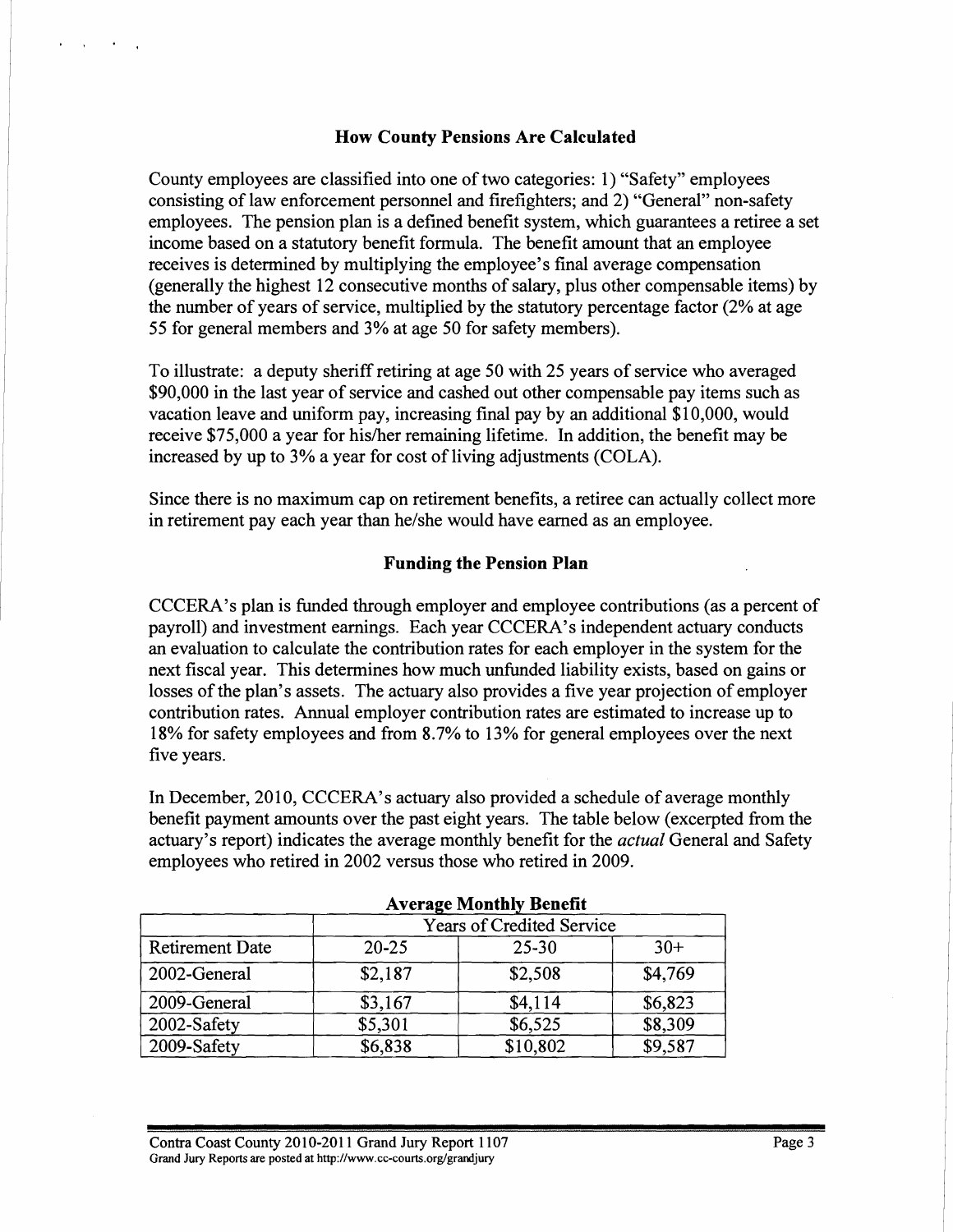To clarify the table above, a 50 year old safety officer who retired in 2002 with 26 years of service would receive \$78,300 a year, or over \$2.3 million over the next 30 years, whereas a safety officer of the same age and years of service retiring in 2009 would receive \$129,624 a year or \$3.9 million over the next 30 years. Include a 3% COLA (which is currently the maximum annual COLA for County safety employees hired before January 2007) and the benefit grows to over \$3.7 million and \$6.2 million respectively. The following table extracts information from the actuary's example above for retirees with between 25-30 years of service and assumes a 30 year payout, with an annual 3% COLA. It illustrates the approximate 30 year benefit of a General or Safety employee who retired in 2002 versus 2009.

 $\Delta \sim 10^{-10}$ 

|              |                | Approximate | Approx.<br>Lifetime |
|--------------|----------------|-------------|---------------------|
|              | Annual         | Lifetime    | <b>Benefit with</b> |
|              | <b>Benefit</b> | Benefit     | 3% COLA             |
|              |                |             |                     |
| 2002-General | \$30,096       | \$902,880   | \$1,431,925         |
| 2009-General | \$49,368       | \$1,481,040 | \$2,348,703         |
|              |                |             |                     |
| 2002-Safety  | \$78,300       | \$2,349,000 | \$3,725,155         |
| 2009-Safety  | \$129,624      | \$3,888,720 | \$6,166,916         |

#### **Individual Benefit Years of Service 25-30 Example**

The unfunded liability is what the actuary determines as the cost to cover shortfalls from market losses, demographic changes, overly-optimistic investment returns by the pension plan administrator or other benefit improvements that were not covered by the contribution rates collected from the employee and employer. From 2008 to 2009 the unfunded liability increased from **\$690 million to \$1.025 billion,** or a **49% increase.**  This was due primarily to an investment return that fell short of the assumed 7.8% rate. Employees do not share any of the unfunded liability burden. It is only recovered through additional charges to the employer.

### **In other words, if the investment return doesn't meet its objective, the employer/taxpayers will bear ultimate responsibility for the financial shortfall.**

Employer contributions, funded with tax dollars, are scheduled to increase again on July 1,201 1. Pension costs for the County have almost tripled since 1998 and are projected to continue to increase through FY 2015-16. In January 2011, the County projected the retirement expenses for FY 2010-11 to jump to \$202 million from \$193 million in FY 2009-10. It also projected that even greater County contributions will be required in each of the future five years. By FY 201 5-16, the pension bill is estimated at \$279 million, or an increase of \$86 million (45%) over the actual expenses in FY 2009-10. While revenues have also increased since FY 1999-00, they have not kept pace with the growing allocation needed for pension costs. The following graph indicates the percentage of gross revenue that is required for General Fund retirement expenses has more than doubled in the past ten years.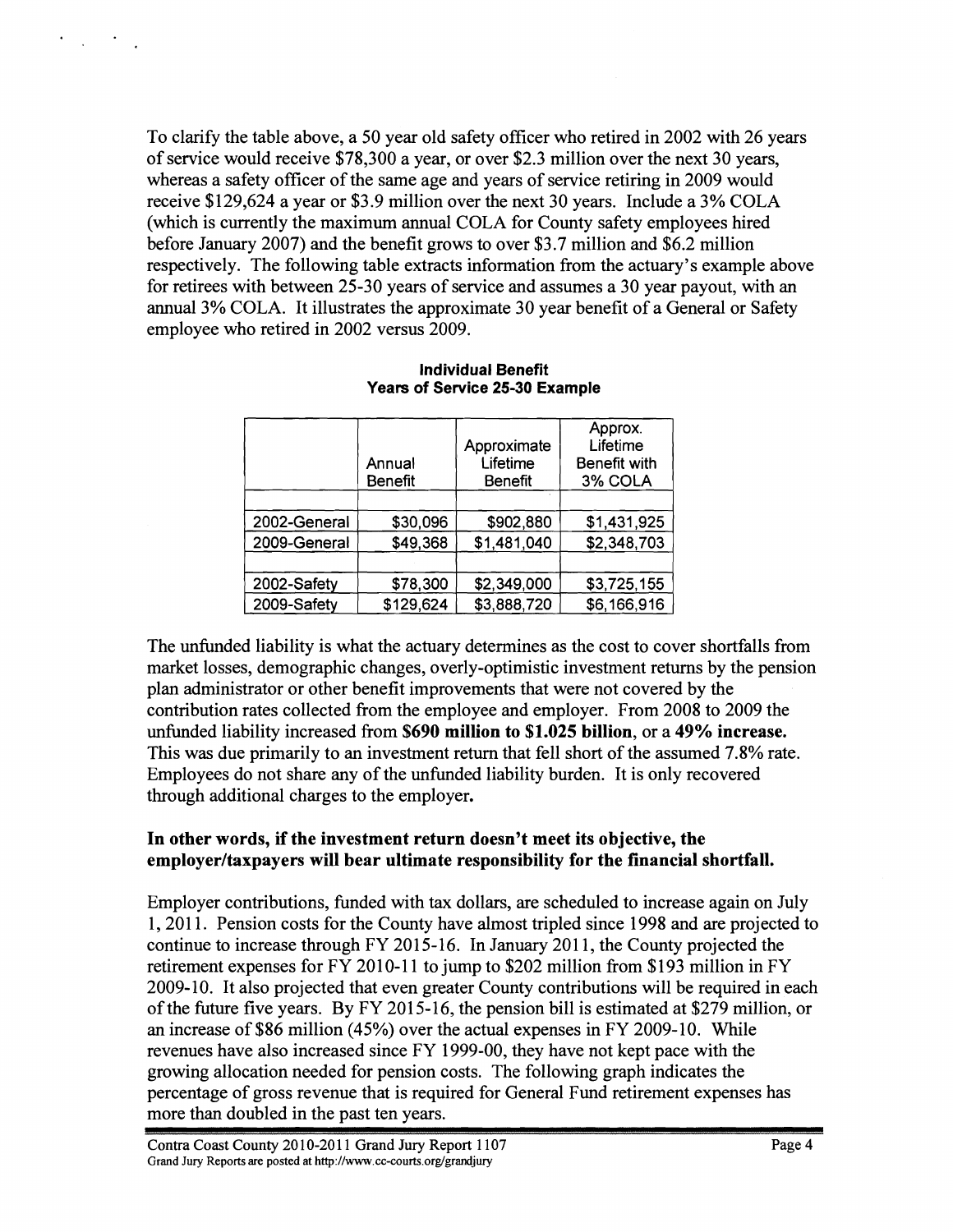

**Competing Use of Resources** 

Increasing pension costs have directly reduced funding available for other priorities in the County budget. Currently the County pays 41 cents in benefits and 40 cents in pension costs for every dollar paid out in salary. Salaries and benefits accounted for more than 52% of the General Fund portion of the County budget in FY 2010-11.

In the past several years, the loss of property tax revenue has forced the County to make substantial reductions in expenditures. The loss of revenue, coupled with increasing pension costs, has resulted in a reduction of services for the public. According to County reports, the County made  $$41.2$  million in cuts in FY 2010-11, which was in addition to \$1 39.4 million of cuts since FY 2008-09. There is a current projected gap of \$50 million between revenues and expenditures for FY 2011-12. This structural deficit will likely result in yet another round of cuts to personnel and services.

# **What Has Been Done?**

The Board and County management have publicly recognized that they have an increasing pension liability that is significant and unsustainable. Even some union representatives have concluded that pension reform is necessary. The Board, with union concurrence, implemented a change to address pension costs for new safety employees. In January 2007, after negotiation with the Deputy Sheriffs' Association (DSA), and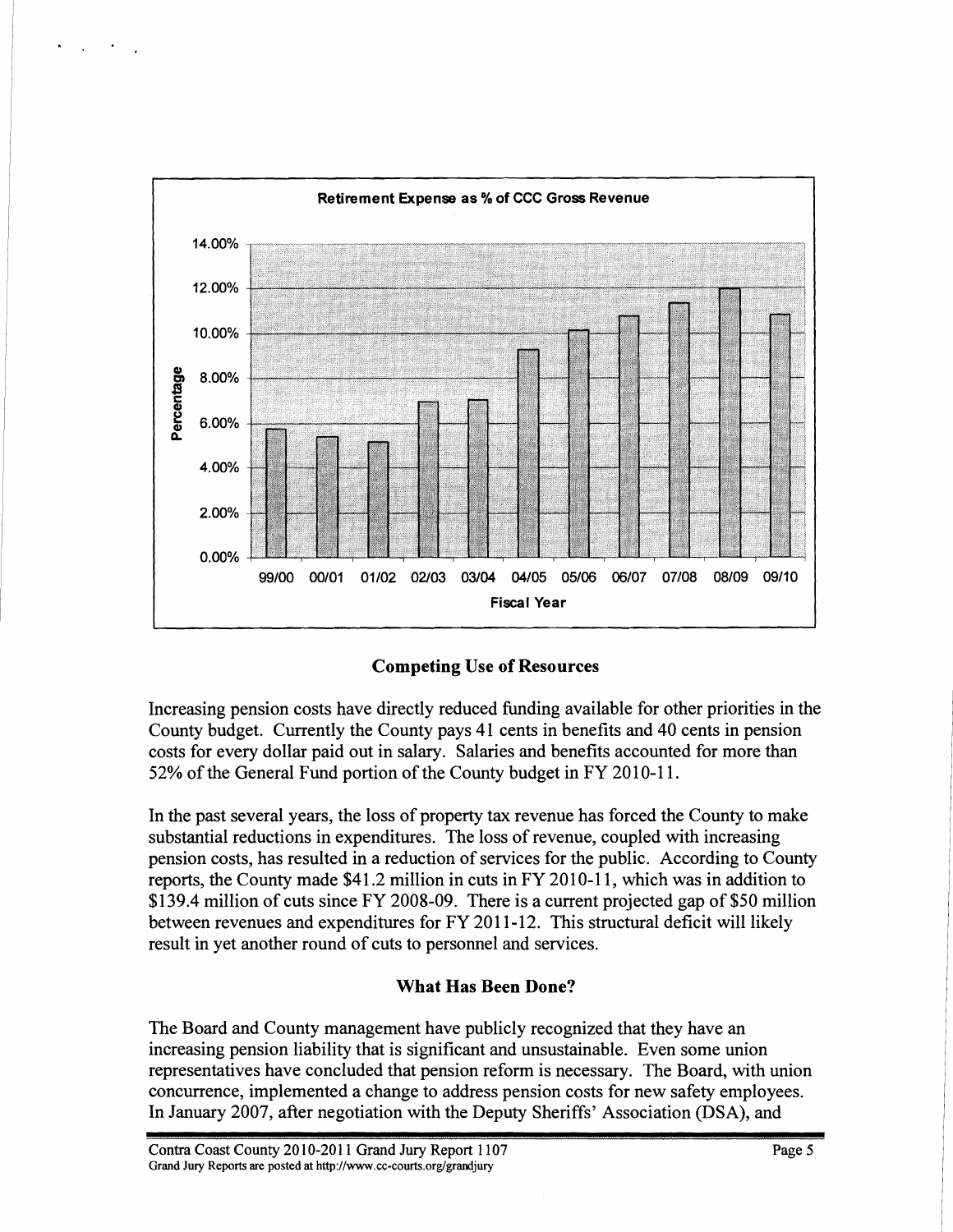subsequent legislation (SB524 enacted as Government Code section 3 1484.9), the County created a second tier pension for new safety members. This changed the calculation of final average compensation to 36 months instead of the 12 highest months of salary and reduced the COLA from 3% to 2%. This plan covers approximately 80 out of 1,275 safety employees and without new legislation will expire, or 'sunset' in 2012. The County through its legislative advocate and support of the DSA anticipates extending or removing the sunset clause, so that all safety employees hired after January 2007 would receive the lower tier benefits.

Another change, which was adopted by CCCERA, affected County employees hired after January 1, 2011. Some employees have been able to increase their final average compensation by accruing vacation hours throughout their employment and selling back up to 466 hours in the final twelve months of work. Not only does the employee receive the cash equal to the hours sold, but the value of the vacation hours is added to the salary to increase final average compensation. Newly hired employees cannot sell back vacation hours at termination to increase final average compensation. However, some employee groups can still sell back accrued vacation hours during the last year of employment to boost final average compensation. Additionally, in March 2011 the Board voted to no longer allow non-union managers to convert vacation into cash payments.

While the County is responsible for paying the employer contribution rate, which varies by bargaining unit each year, it has also negotiated with employee labor unions in past years to pay a portion of the employee's share of costs of the retirement contribution as well. Coupled with the County 'pick-up' of the employee share, **the County pays over 75% of the pension cost for each employee.** 

Most union contracts, which cover 92% of County employees, will expire in June 2011. Changes made in past negotiations include elimination of retiree health benefits for new employees and a cap on employer-paid health benefits to existing employees for most employee groups. Union representatives, the Board and County management have recognized that additional concessions will need to be negotiated. Included in the latest State of the County report is the need to initiate the process to restructure pension benefits.

### **What Can Be Done?**

When the economy was growing, pension benefits were substantially improved in public systems, and the County was no exception. Then when the economy tanked, investment returns went south, so pension contributions had to go up, just when counties and the State could least afford it. There are a number of avenues for pension benefits to be changed:

Board action  $\bullet$ 

 $\mathcal{L}_{\text{max}}$  ,  $\mathcal{L}_{\text{max}}$ 

- Board action that requires union agreement
- Legislation (generally requires Board and union agreement)
- Public initiatives—ballot measures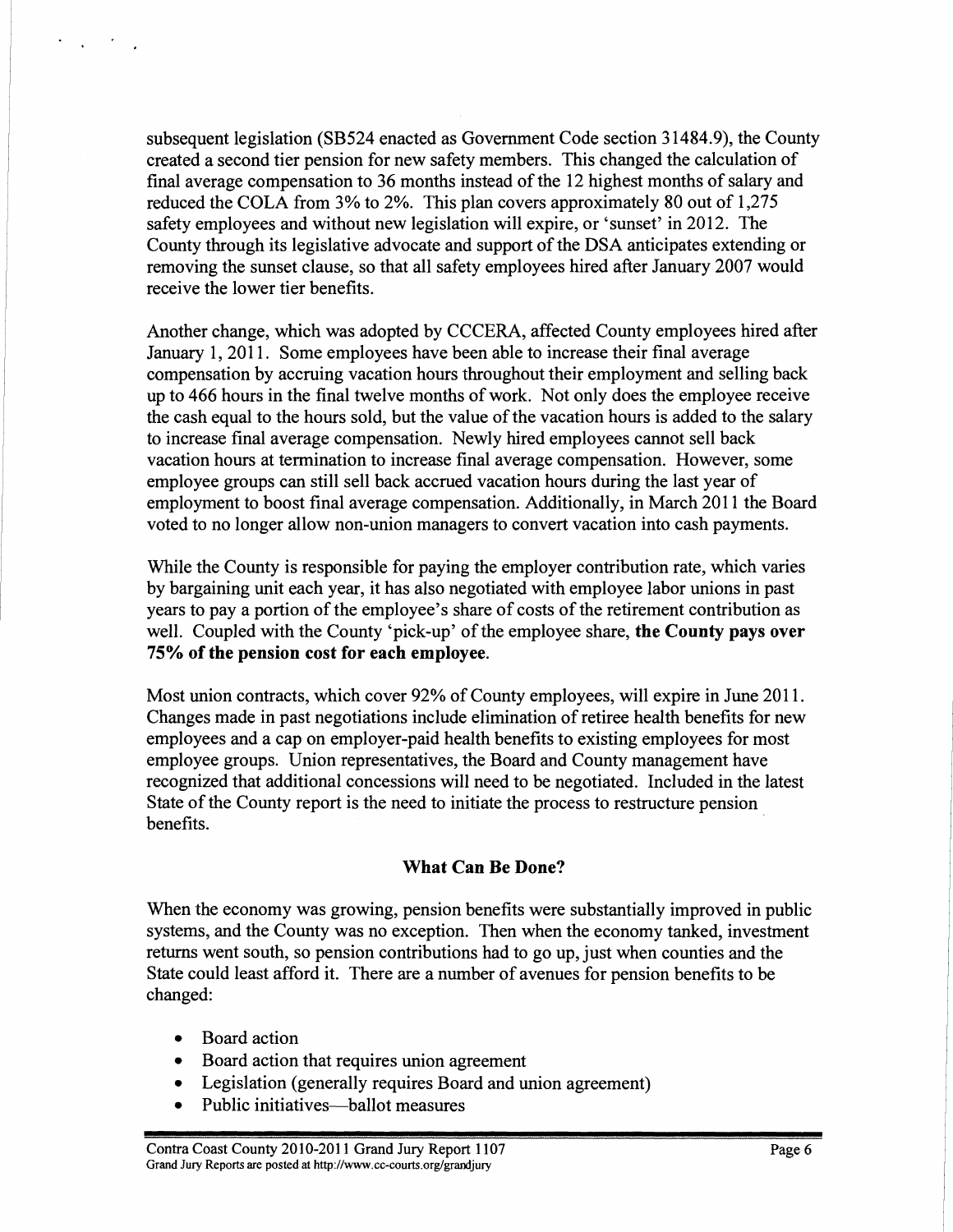Litigation  $\bullet$ 

 $\Delta_{\rm{max}}$  ,  $\Delta_{\rm{max}}$ 

Bankruptcy (applies to cities only)

Options to reduce the pension burden are numerous. Some can be achieved by Board and union action, such as items concerning compensation; most however require legislative change, which can either be special State legislation for the County, or approved by the legislature and signed by the Governor with statewide application. For the benefit of the reader, the Grand Jury has identified some of the options being considered by governmental agencies. The following chart indicates potential benefit changes and the level of required approval if considered by a county. Note that there are differing legal opinions as to the approval level of some of these benefit changes.

| <b>BENEFIT CHANGE</b>                        | <b>REQUIRED APPROVAL</b>               |  |
|----------------------------------------------|----------------------------------------|--|
| Design new pension tiers with lower          | Board for new hires*<br>$\bullet$      |  |
| benefits                                     | Board/Union/Special State              |  |
|                                              | Legislation for current employees      |  |
| Utilize three year final average salary      | Board for new hires*<br>$\bullet$      |  |
| rather than the highest year                 | Board/Union/Special State<br>$\bullet$ |  |
|                                              | Legislation for current employees      |  |
| Eliminate terminal pay add-ons**             | Board if not in MOU<br>$\bullet$       |  |
|                                              | Board/Union if benefit in MOU          |  |
| <b>Reduce salaries</b>                       | Board/Union<br>$\bullet$               |  |
| Implement cap on vacation accrual            | Board/Union<br>$\bullet$               |  |
| Eliminate uniform pay and other pay items    | Board/Union                            |  |
| to reduce final compensation                 |                                        |  |
| Eliminate the 'pick-up' of the employee's    | Board/Union                            |  |
| contribution to the retirement plan          |                                        |  |
| Explore restructure of pension, to include a | Board/Union                            |  |
| defined contribution plan to offset          |                                        |  |
| reduction in defined benefit plan            |                                        |  |
| Increase retirement age                      | <b>State Legislation</b><br>$\bullet$  |  |
| Cap pensions                                 | <b>State Legislation</b>               |  |
| Eliminate or reduce COLAs                    | <b>State Legislation</b>               |  |
| Eliminate purchase of additional service     | <b>State Legislation</b>               |  |
| year credits                                 |                                        |  |
| Eliminate retroactive increases in benefits  | <b>State Legislation</b>               |  |
| (ie. increasing benefit from $2\%@60$ to     |                                        |  |
| $2\%$ @55 and applying it to past years of   |                                        |  |
| service)                                     |                                        |  |

\* Legal opinions vary on whether the Board can design new tiers without State legislation

\*\* Note that CCCERA has made a change for new employees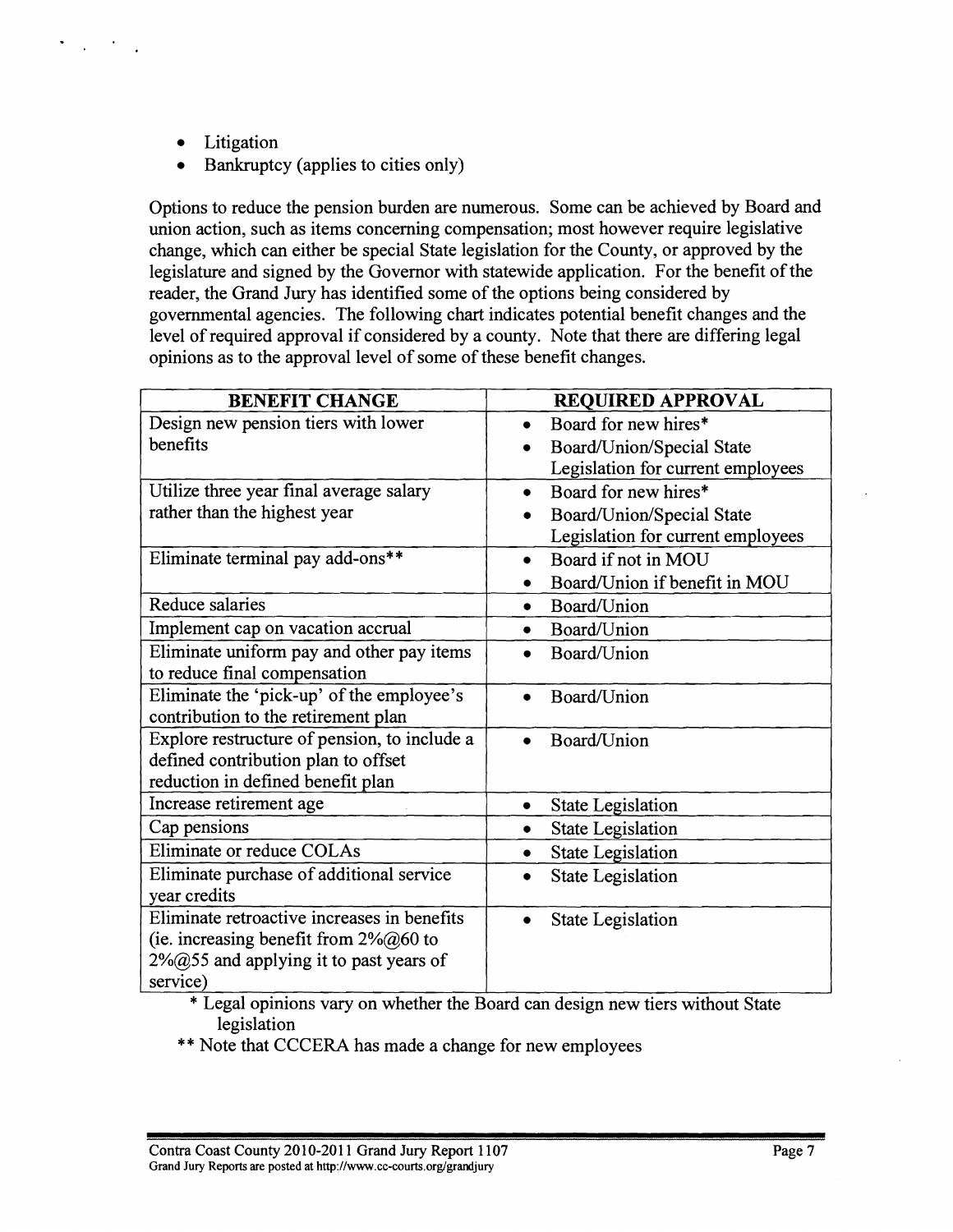### **What Others Have Done**

Other counties, cities and the State have successfully modified pension benefits. In the November 2010 elections, six cities and two counties had some type of local pension reform on the ballot. In November 2006, the City of San Diego stripped the power to raise pension benefits from elected officials and from the collective bargaining process. That power now rests with the electorate. In 2008, Orange County passed Proposition "J" with 75% of the vote, requiring voter approval for increases in county employee retirement benefits. More recently, the City of San Diego has proposed to cap pension pay by excluding 'add-ons' or 'specialty pay' and use only base salaries to calculate benefits.

The Little Hoover Commission, a bipartisan group appointed by the former governor and State legislature, issued a report in February 2011. The Commission recommended California state and local governments "roll back pensions for existing employees, dump guaranteed retirement payouts and put more of the pension burden on workers." Specifically they urge the Governor and Legislature to establish the legal authority to fieeze the benefits of current employees and reduce them in future years. The Commission acknowledged the significant legal challenges to modifying pension benefits for current workers, but recognized that the problem cannot be solved without addressing the mounting pension obligations of current employees.

A poll jointly conducted by the University of California, Berkeley and *The Field Poll* in February and March, 2011, found that California voters have changed their views about government pension benefits. By a margin of four to three, voters now view pension benefits as too generous. As recently as two years ago, *The Field Poll* found that 40% of voters believed the pension benefits of most government workers were at about the right level. The strongest support **(73%)** was for establishing an upper limit or salary cap when calculating pension benefits of public employees, followed by 69% favoring government workers paying more each month for their pension and health care benefits.

### **FINDINGS**

 $\sim$ 

- 1. Pension benefits, as currently structured, are ultimately unsustainable.
- 2. Continued increases in pension cost may result in further reduction of public services.
- **3.** The Board has taken some actions to reduce pension costs but more must be done to achieve sustainability.
- 4. Under the California Employer Retirement Law, the Board, without union agreement, could unilaterally adopt lower pension tiers and/or three-year averaging for final compensation for new employees.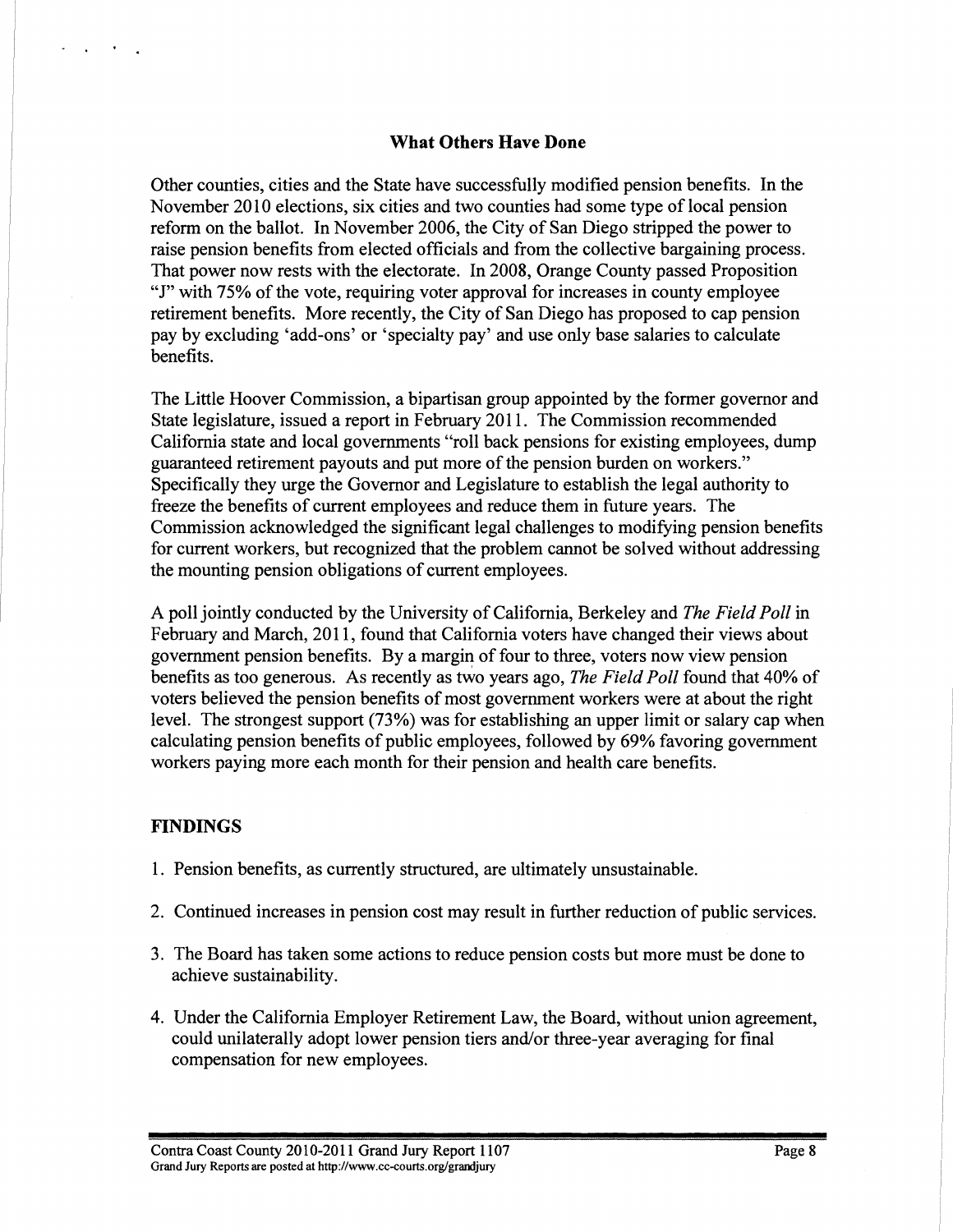- 5. The Board could achieve lower pension benefits and costs, if successfully negotiated with the union, by reducing salaries and other pay items that currently increase final average compensation. Some pay items, such as uniform pay, could be eliminated and excluded from final average compensation.
- 6. While the financial impact of many pension changes will not be recognized in the short-term, the County—with Union agreement—could immediately reduce costs by approximately \$1 8 million a year by eliminating its 'pick-up' portion of the employee's contribution to the retirement plan.
- 7. It is possible for retirees to receive more in pension benefits than the combined base salary those retirees earned while employed at the County.
- 8. Taxpayers are ultimately responsible for covering the shortfall between the cost of pensions and the amount accumulated from employee/employer contributions and pension fund investment income.
- 9. Some of the possible changes require State legislation, as noted in the table on page 7.
- 10. Pension reform is complex due to the differing legal opinions on what can be done, who can make it happen and when it can be done. This has led to public interest.

### **RECOMMENDATIONS**

 $\Delta$ 

- 1. In order to bring about change, the Board should work with its union partners during the current contract negotiations for concessions to offset rising pension costs.
- 2. The Board should prioritize its focus on benefit changes that have an immediate financial impact, while pursuing legislative relief where necessary, to accomplish further reductions. (See table on page 7)
- **3.** Those changes that can be made unilaterally by the Board for new employees should be adopted. (See table on page 7)
- 4. The Board should require employees to contribute more to their retirement costs.
- 5. County leadership should work expeditiously to eliminate the 'pick-up' portion of the employees' contributions to the retirement plan, saving up to \$18 million a year.
- 6. The Board should seek special legislation to enable the County to cap retirement income so that no employee receives a pension greater than the base salary earned.
- 7. Given the complexity of pension reform issues, the number of legislative changes being proposed and ongoing labor negotiations, the Board should keep the public informed of what is being proposed and the Board's positions on these issues.